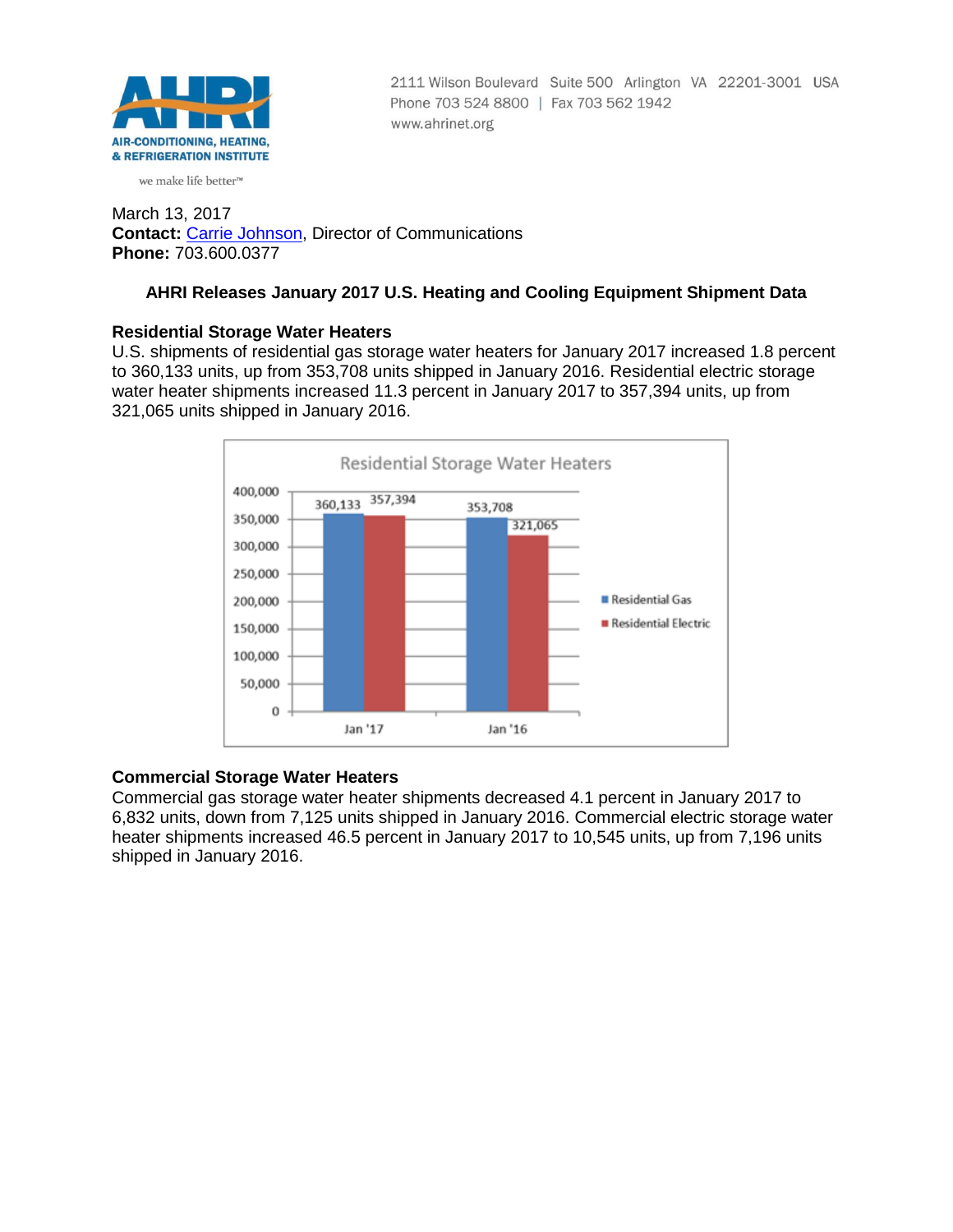

## **Warm Air Furnaces**

U.S. shipments of gas warm air furnaces for January 2017 increased 18.8 percent to 231,997 units, up from 195,348 units shipped in January 2016. Oil warm air furnace shipments decreased 11.2 percent to 2,970 units in January 2017, down from 3,344 units shipped in January 2016.



# **Central Air Conditioners and Air-Source Heat Pumps**

U.S. shipments of central air conditioners and air-source heat pumps totaled 463,062 units in January 2017, up 9.2 percent from 424,102 units shipped in January 2016. U.S. shipments of air conditioners increased 5.6 percent to 271,954 units, up from 257,616 units shipped in January 2016. U.S. shipments of air-source heat pumps increased 14.8 percent to 191,108 units, up from 166,486 units shipped in January 2016.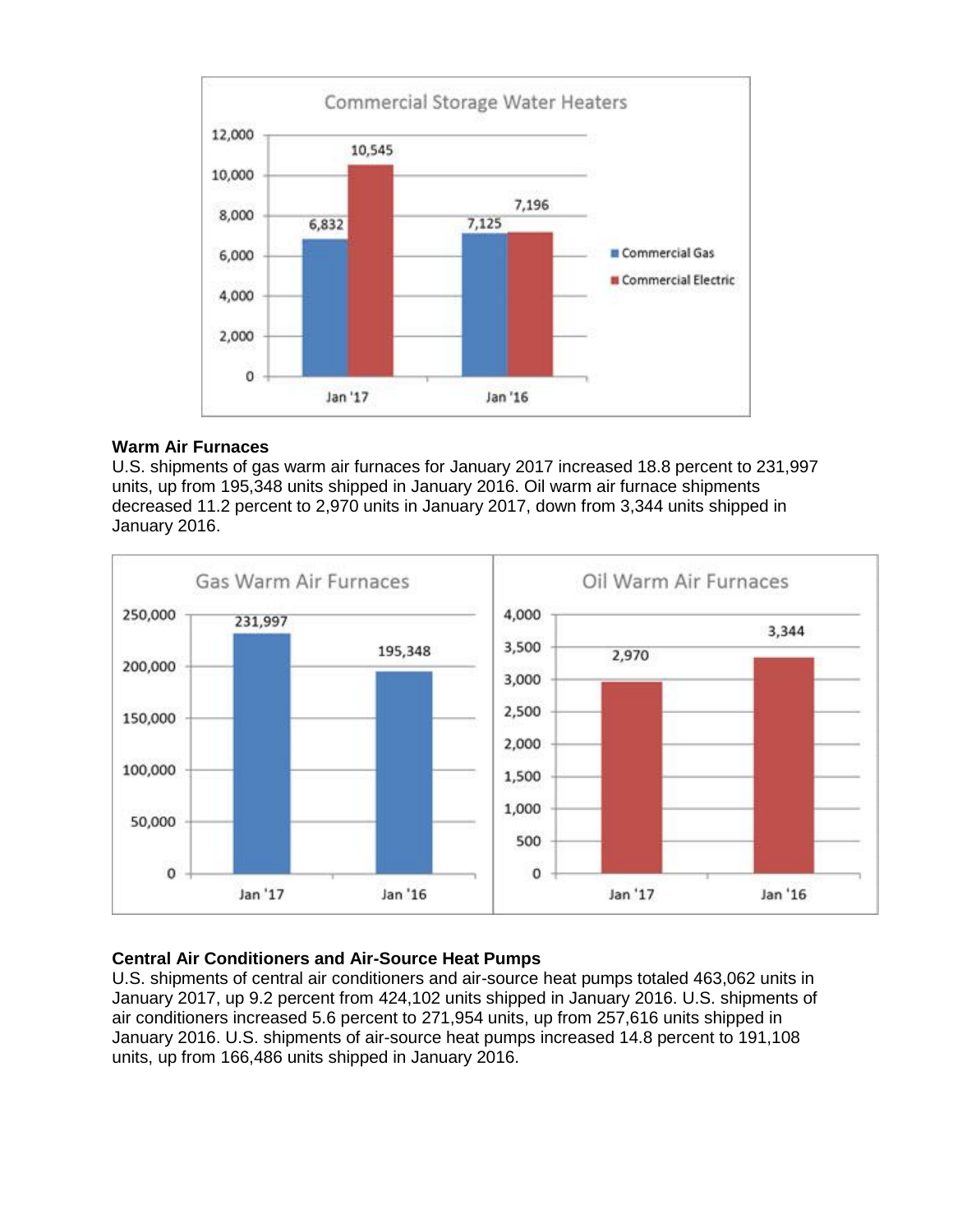

## **U.S. Manufacturers' Shipments of Central Air Conditioners and Air-Source Heat Pumps**

| Month                                    |         |                       | Year-to-Date                             |         |                       |
|------------------------------------------|---------|-----------------------|------------------------------------------|---------|-----------------------|
| Size<br><b>Description</b><br>(000) BTUH | Total   | % Change<br>from 2016 | Size<br><b>Description</b><br>(000) BTUH | Total   | % Change<br>from 2016 |
| <b>Under 16.5</b>                        | 18,091  | $+1$                  | <b>Under 16.5</b>                        | 18,091  | $^{+1}$               |
| 16.5-21.9                                | 56,433  | $+15$                 | 16.5-21.9                                | 56,433  | $+15$                 |
| $22 - 26.9$                              | 86,341  | $+9$                  | $22 - 26.9$                              | 86,341  | $+9$                  |
| 27-32.9                                  | 66,584  | $+3$                  | 27-32.9                                  | 66,584  | $+3$                  |
| 33-38.9                                  | 92,182  | $+10$                 | 33-38.9                                  | 92,182  | $+10$                 |
| 39-43.9                                  | 33.726  | $*11$                 | 39-43.9                                  | 33.726  | $+11$                 |
| 44-53.9                                  | 49.456  | $+13$                 | 44-53.9                                  | 49.456  | $+13$                 |
| 54-64.9                                  | 40,830  | $+6$                  | 54-64.9                                  | 40,830  | $+6$                  |
| 65-96.9                                  | 7.343   | $+5$                  | 65-96.9                                  | 7,343   | $+5$                  |
| 97-134.9                                 | 5,288   | $+12$                 | 97-134.9                                 | 5,288   | $+12$                 |
| 135-184.9                                | 3.297   | $+8$                  | 135-184.9                                | 3.297   | $+8$                  |
| 185-249.9                                | 1.385   | $+14$                 | 185-249.9                                | 1,385   | $+14$                 |
| 250-319.9                                | 1,002   | $+36$                 | 250-319.9                                | 1,002   | $+36$                 |
| 320-379.9                                | 289     | $+27$                 | 320-379.9                                | 289     | $+27$                 |
| 380-539.9                                | 308     | $+26$                 | 380-539.9                                | 308     | $+26$                 |
| 540-639.9                                | 229     | $*44$                 | 540-639.9                                | 229     | $*44$                 |
| 640-799.9                                | 88      | $+100$                | 640 & Over                               | 88      | $+100$                |
| 800.0-899.9                              | 55      | $+100$                | 800.0-899.9                              | 55      | $+100$                |
| 900.0-999.9                              | 50      | $+100$                | 900.0-999.9                              | 50      | $+100$                |
| 1,000.0-1,199.9                          | 26      | $+100$                | 1,000.0-1,199.9                          | 26      | $+100$                |
| 1,200.0 & Over                           | 59      | $+100$                | 1,200.0 & Over                           | 59      | $+100$                |
| <b>TOTAL</b>                             | 463,062 | $+9$                  | <b>TOTAL</b>                             | 462,872 | $+9$                  |

BTUHs of 64.9 and below are for residential units; 65.0 and above for commercial.

NOTE: A shipment is defined as when a unit transfers ownership; a consignment is not a transfer of ownership. Industry data is aggregated from the information supplied by AHRI member companies that participate in the statistics program and can be subject to revision.